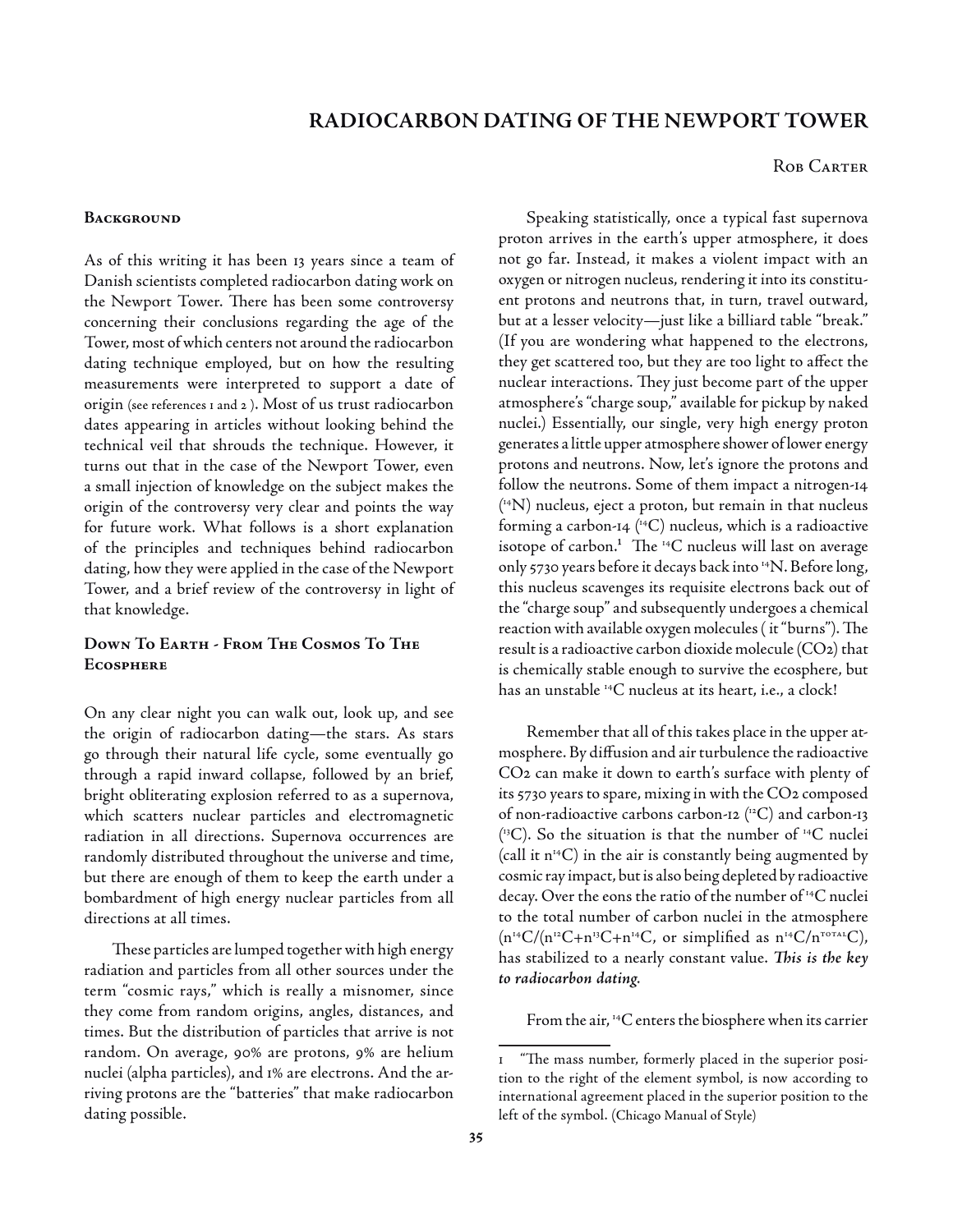CO2 is drawn into a plant along with all the other nonradioactive CO2s as part of the photosynthesis process. At that point, the oxygen goes bye-bye, but the  $^{14}C$ ,  $^{12}C$ , and 13C become a permanent part of the plant. When the plant gets eaten by insects, microbes, or mammals, all of the carbons similarly become incorporated into the ingesting body. The entire food chain of organisms is thus being continuously resupplied with a fresh carbon, carrying the same  $n^{14}C/n^{T0TAL}C$  ratio as the atmosphere as long as they are alive.

## CARBON DATING: THE  $n^{14}C/n^{TOTAL}C$  COUNTING **Game**

Now that we've established the *why* behind the presence of 14C in our air, we have to work some numbers to get a grasp of *how* this applies to radiocarbon dating. Quantitatively, the CO2 in our atmosphere is nearly all the non-radioactive carbon-12. Here is the actual breakdown:

- 99% carbon-12 Ы
- 1% carbon-13  $\blacktriangleright$
- trace amount of carbon-14 (OK, 1.3 E-10 % if you really want to know)  $\blacktriangleright$

When a living thing dies, its body is cut off from the fresh carbon supply chain. No more new carbons. However, it can still lose carbons. The 14Cs present at the time of death begin to decay into  $^{14}N$  + one electron. Careful empirical measurements in the laboratory have shown that the 14C decay rate is such that any population will lose half its number every 5730 years (hence the term half-life).

Avoiding some "interesting" math by skipping straight



to another measurement, in practical terms there will be fifteen 14C decay events per minute for every one gram sample taken from any living thing. If we keep that sample in a vial, 5730 years later there will be 7.5 decays per minute; 11460 years later there will be only 3.75 decays per minute; and so on **(Figure 1)**. (Incidentally, don't get worried about the radiation, it consists entirely of low energy electrons that can't even penetrate a sheet of paper). So, in principle, if we dug up an ancient charcoal sample, the radiocarbon dating procedure would go like this:

- 1. Extract the carbon from the charcoal (no impurities!). Need about 1 gm of carbon.
- 2. Weigh it accurately, in grams.
- 3. Use a Geiger counter to count the number of electrons ejected in a 24 hour period.
- 4. Look up the age on the graph.

Dr. Willard Libbey, of the University of Chicago, first demonstrated radiocarbon dating exactly that way in 1949. The demonstration netted him a Nobel prize. (All the more remarkable because carbon-14 was only discovered in 1940!) Now with that background established there are a few important nuances to absorb.

You can see from the graph that the count rate drops as time goes on, which means that the accuracy of the resultant data also drops. For material older than 30,000 years this technique is not considered reliable.

There is an improved counting technique called AMS (Accelerator Mass Spectrometry) Radiocarbon Dating. With some very expensive, large, and heavy equipment, the carbon atoms can be separated by their nuclear weight and literally counted as they arrive at detectors. This method does not just count the radioactive decays (representing only a fraction of the  $n^{14}C$ ), it counts all of the <sup>12</sup>C's, all of the <sup>13</sup>C's, and all of the  $^{14}C$ 's. The numbers game is much better this way, because we are counting billions of events rather than hundreds of decays. Samples as small as one milligram can yield a trustable date. Using AMS on larger samples, some researchers have pushed the dating window out past 100,000 years.

Regardless of what past or future counting technique is utilized, the direct result of radiocarbon FIGURE I. GRAPH OF COUNTS VS. TIME. **Example 20 and SET Algebrary** date measurement is referred to as "radiocarbon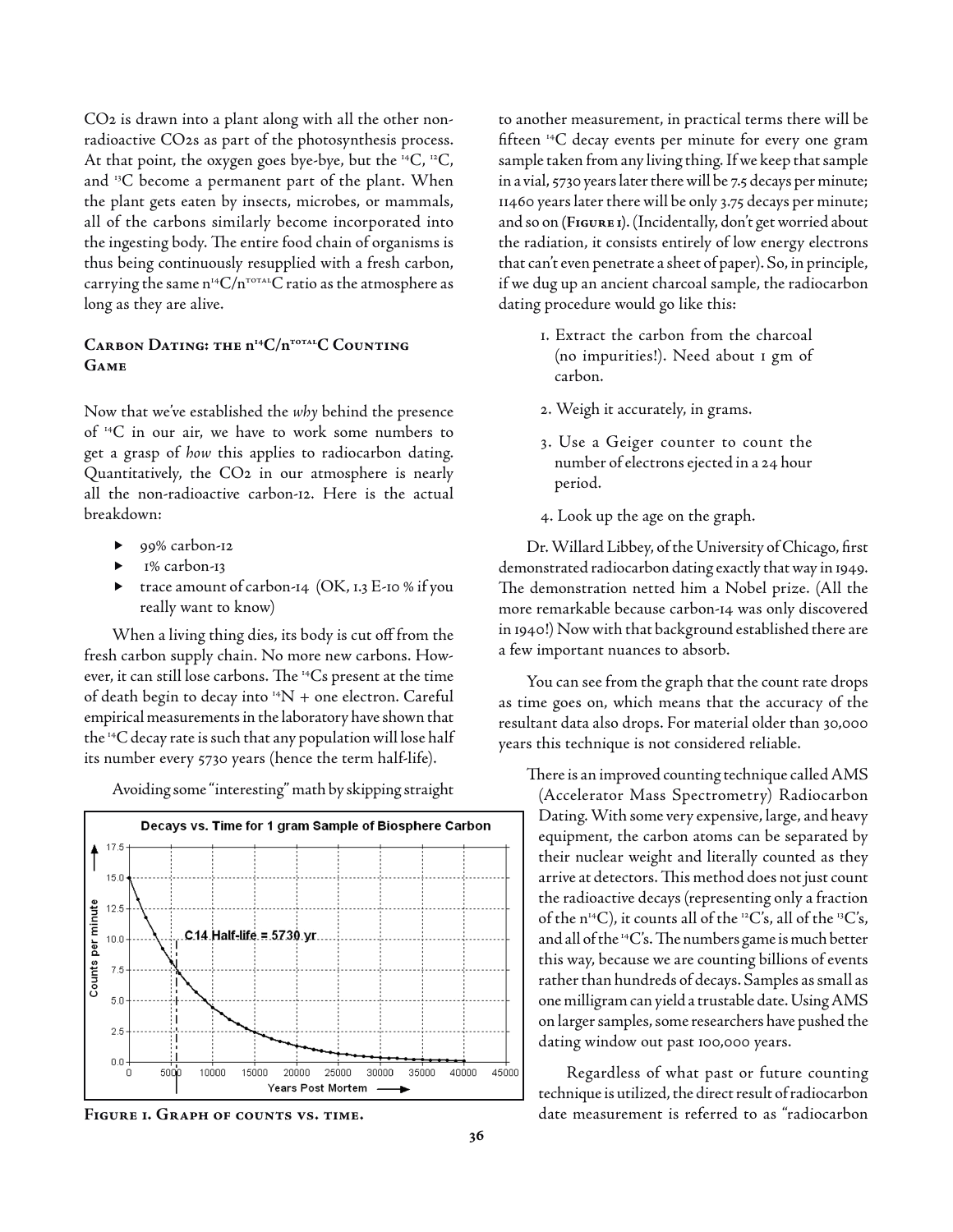years BP." Are these the same as actual solar years? Absolutely not! Ultimately, the reason for this is that the rate of proton influx from the cosmos is not rock steady, and this causes a variation in the  $n^{14}C/n^{T0TA}C$  ratio over the years. On top of that, the  $n^{14}C/n^{TOTAL}C$  ratio is not exactly the same everywhere on the planet because diffusion and atmospheric currents that distribute the 14C aren't truly random. And lastly, the advent of nuclear weapon explosions in the 1940s has resulted in a measurable differential between the northern and southern hemispheres (no kidding!).

Fortunately for archaeology, there is a nifty workaround for the vagaries of "radiocarbon years BP." The principle is to make a collection of tree ring samples that sufficiently overlap so that date-identified annual rings are available for every single year going back 10,000 years BP or more. (NOTE: Remember that the  $N^{14}C/N^{TOTAL}C$ ratio varies over the surface of the planet, so these tree ring samples need to be from the same geographic area, e.g. North America). Radiocarbon dating is then done on a selection of wood samples from the date-identified rings, and a calibration chart is made **(Figure 2)**. The creation and updating of these calibration charts is an ongoing effort.

Radiocarbon dating is the 'gold standard' of archaeological dating.



FIGURE 2. TREE RING CALIBRATION CURVE. **ignoring intervals** looks older than actual.

## **The Newport Tower Doesn't Eat Plants - Mortar And CO2**

Since the Newport Tower really is not and never was part of the biosphere, you might be wondering how radiocarbon dating could reveal anything about its age. It turns out that while the rocks contain no datable carbon, the mortar used between them actually does. Understanding how that carbon gets into the mortar is the real key to understanding the Newport Tower radiocarbon dating controversy.

Mortar making is an ancient and simple trade. Limestone and/or sea shells are burned in a furnace or at the heart of a large open fire. The resulting white powder is mixed with just the right amount of water, becoming quicklime powder. Quicklime is then mixed with sand and more water to the right consistency for masonry. That's it.

Limestone is calcium carbonate (CaCO3). Sea shells are also calcium carbonate. When they are exposed to intense heat the carbon gets burned out into atmospheric CO2, and what remains is CaO. The addition of the right amount of water converts it to  $Ca(OH)$ <sub>2</sub> powder. But when it is given an excess of water in the presence of air, it undergoes a chemical reaction in which it hardens by turning back into CaCO3, and all of the "C" comes from the CO2 in the surrounding air. Mortar has to have carbon dioxide to harden.

> So the Newport Tower has no powers of photosynthesis, and it does not eat living things, but it did draw a single breath when it was built. And so, in principle, we can find out *when* that happened by radiocarbon dating.

#### **Mortar Dating Is A Different Animal**

Compared to the biochemical perfection of the photosynthesis process, human mortar making is very sloppy. In fact "carbon errors" can creep in via several different pathways. Let's consider some of the things that could shift the "radiocarbon years BP" reading on a mortar sample.

1. Lime gets contaminated with charcoal during furnace work. If the trees that made the charcoal were 100 years old, then the eventual mortar date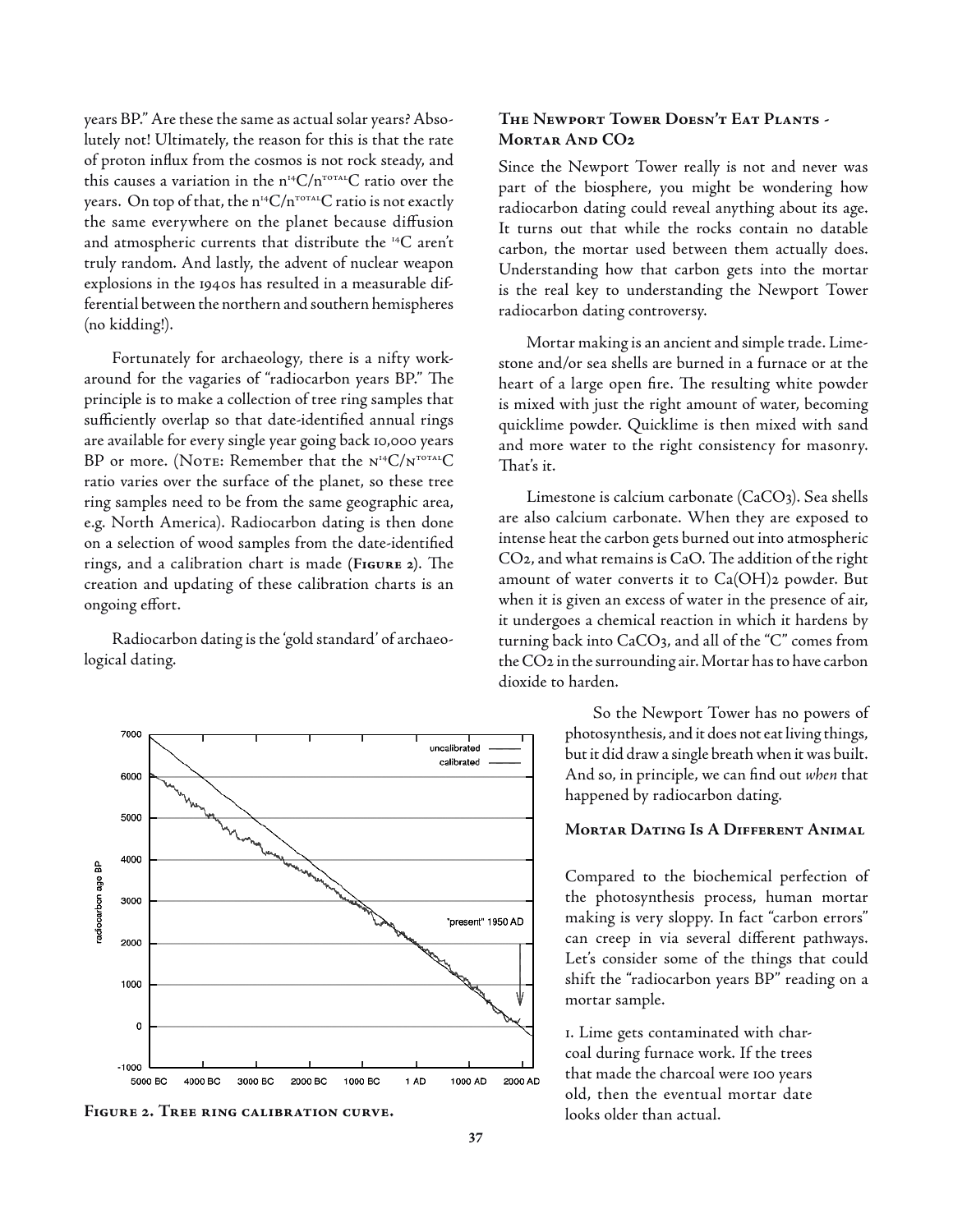- 2. Incomplete carbon burn-out from the limestone/shell. If the calcium carbonate (CaCO3) is not fully burned some of the "C" from the limestone/shell is passed directly into the mortar. This also will result in a mortar date that looks older than actual. (Limestone is so old it generally has zero detectable  $^{14}C$ ).
- 3. "Sand and stuff" added to the lime at mix time contaminates mortar. This is yet another potential source of "old carbon" bearing substances (crushed shell for instance) entering into the mortar and shifting the carbon date older than actual.
- 4. Mortar takes a VERY long time to harden. Don't laugh. Samples have been taken from deep within 100+ year old structures and chemical tests have shown that the hardening was still going on! So carbon dates will be too young, smeared forward toward the present.
- 5. After hardening, fresh CO2 from the air penetrates into the mortar and swaps its C with one of the original ones. This process is accelerated in the presence of moisture, and it also results in "too young" error. (This one is difficult to understand intuitively unless you have a feeling for chemistry, and it is the hardest of these error sources to document. It has, however, been confirmed by experiment as an significant error source.)

Radiocarbon dating of any mortar sample requires an assessment of the contributions of all of the above factors (so it can never approach the same position of trust as the dates obtained from organic samples). In fact, the Newport Tower radiocarbon controversy arises directly from that assessment.

#### **Description Of Radiocarbon Dating Work Done On The Tower**

In 1995 a Danish research team published a paper detailing their work on radiocarbon dating of the mortar in the Newport Tower (Heinemeier and Junger). This work was part of a larger effort to establish mortar dates on structures in Europe. The team was already experienced in mortar dating and all the intricacies of sample collection, storage, shipment, etc. They appear to have been both meticulous and thorough in their work, and here is what got done:

- 1. At various locations on the Tower they drilled 10 different holes, taking samples from different depths in the mortar.
- 2. They crushed and sieved the samples, keeping only the grains that were .0005 inch and smaller.
- 3. The samples were shipped to the University of Helsinki where they were prepared for AMS carbon dating. They were submerged in phosphoric acid in a vacuum. For each sample, the CO2 that boiled out in the first few minutes was collected and kept separate from the CO2 that came out for the remainder of the chemical reaction that continued.
- 4. The CO2 fractions were then sent to the University of Aarhus in Denmark where Accelerator Mass Spectrometry was performed.

A graph of their raw results (already corrected by the tree ring trick) is shown in **Figures 3 and 4**.

So you can see that there is a pretty big spread in dates. The earliest dates say the Tower was built before Columbus arrived, and the younger ones indicate that it was built in colonial times. ( Perfect!)

### **Three Different Interpretations Of The SAME DATA**

There were a total of about 25 separate samples taken from 10 different holes and bagged by the Danish team. Since they used the AMS technique, the count data for all three carbon isotopes  $^{12}C$ ,  $^{13}C$ , and  $^{14}C$  were available. Here is an oversimplified summary of three different conclusions reached by three different parties from that same data. If you've read this far, you are well prepared to understand the origin of this controversy.

### **First the original researchers that actually did the work, Heinemeier and Jungner**

Sample taking was deliberately done in such a way as to eliminate the argument that CO2 penetrated the mortar (error no. 5 above). Samples were only taken from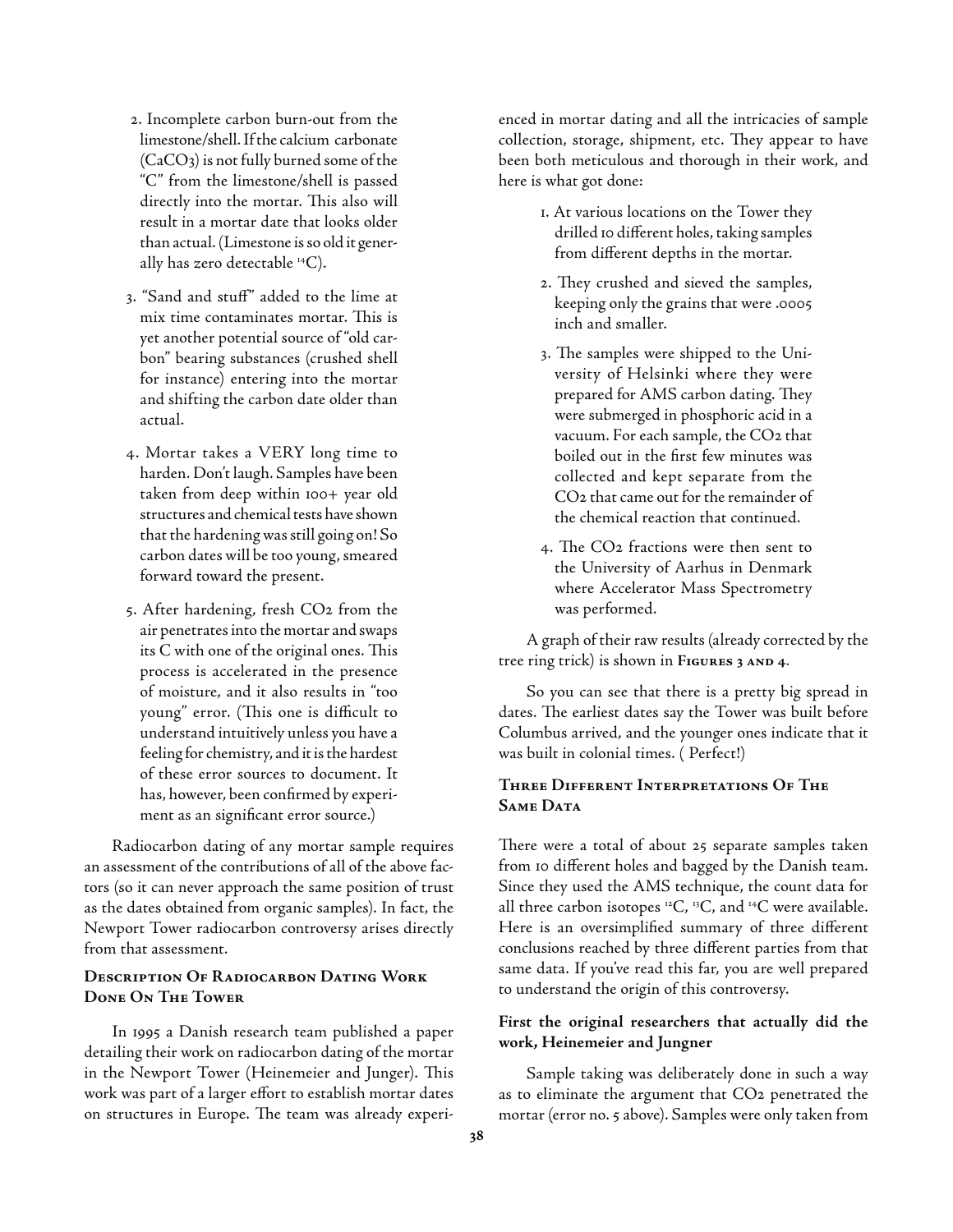

| POSITION                | Неіснт авоуе<br>GROUND (cm)             | <b>SAMPLE</b><br><b>DEPTH</b> (cm) | SAMPLE No.   | LAB. No.<br>$AAR-$ | <b>FRACTION OF</b><br>TOTAL SAMPLE (%) | <b>CARBONATE</b><br>CONCENTRATION (%) | $^{14}C$ AGE (BP) | $\delta$ <sup>13</sup> С(‰) РDВ |
|-------------------------|-----------------------------------------|------------------------------------|--------------|--------------------|----------------------------------------|---------------------------------------|-------------------|---------------------------------|
| TOWER:                  |                                         |                                    |              |                    |                                        |                                       |                   |                                 |
| Flue above<br>fireplace | 550                                     | Surface                            | $X_{\cdot}I$ | 1284.1             | 45                                     | 42                                    | $205 \pm 65$      | $-12.3$                         |
|                         |                                         |                                    | $X_{.2}$     | 1284.2             | 55                                     |                                       | $150\pm60$        | $-II.5$                         |
| Pillar 7                | <b>IIO</b>                              | $7 - 12$                           | 2a.I         | I352.I             | 20                                     | 2I                                    | $365 \pm 55$      | $-12.9$                         |
|                         |                                         |                                    | 2a.2         | 1352.2             | 80                                     |                                       | $460 \pm 80$      | $-9.4$                          |
|                         |                                         |                                    | 2b.1         | 1352.3             | 50                                     | 17                                    | $170 \pm 75$      | $-10.7$                         |
|                         |                                         |                                    | 2b.2         | 1352.4             | 50                                     |                                       | $400 \pm 80$      | $-9.7$                          |
|                         |                                         |                                    | 3a.1         | 1504.I             | 83                                     | 2.0                                   | No meas.          | $-10.8$                         |
|                         |                                         |                                    | 3a.2         | 1504.2             | 17                                     |                                       | No meas.          |                                 |
|                         |                                         |                                    | 3b.1         | 1504.3             | 40                                     | 1.7                                   | No meas.          | $-11.3$                         |
|                         |                                         |                                    | 3b.2         | 1504.4             | 60                                     |                                       | No meas.          | $-IO.4$                         |
| Fireplace               | 420                                     | $IO-2OW$                           | 8.1          | 1353.I             | 57                                     | 5.8                                   | $(-110 \pm 70)^*$ | $-12^{*}$                       |
|                         |                                         |                                    | 8.2          | 1353.2             | 43                                     |                                       | $(130 \pm 70)^*$  | $-11.6$                         |
| Pillar <sub>6</sub>     | 20                                      | $IO-25$                            | I2.I         | 1286.1             | 37                                     | 52                                    | $IO \pm 90$       | $-13.4$                         |
|                         |                                         |                                    | 12.2         | 1286.2             | 63                                     |                                       | $375 \pm 65$      | $-9.7$                          |
| Pillar 8                | 250                                     | Plaster                            | Bulk (conv.) | Hel-3181           |                                        |                                       | 290±110           | $-6.4$                          |
| Excavated<br>1949       |                                         |                                    | Ox bone      | 1280               |                                        |                                       | 25±60             | $-19.7$                         |
|                         | WANTON-LYMAN-HAZARD HOUSE:              |                                    |              |                    |                                        |                                       |                   |                                 |
| Basement                | 30                                      | Surface                            | $H_{23,I}$   | 1287.1             | 52                                     | 70                                    | 80±100            | $-16.3$                         |
|                         |                                         |                                    | $H_{23,2}$   | 1287.2             | 48                                     |                                       | $160 \pm 60$      | $-II.3$                         |
|                         | * Excluded due to low carbonate content |                                    |              |                    |                                        |                                       |                   |                                 |

**Figures 3 and 4.** Heinemeier and Jungner calibration curves and data table.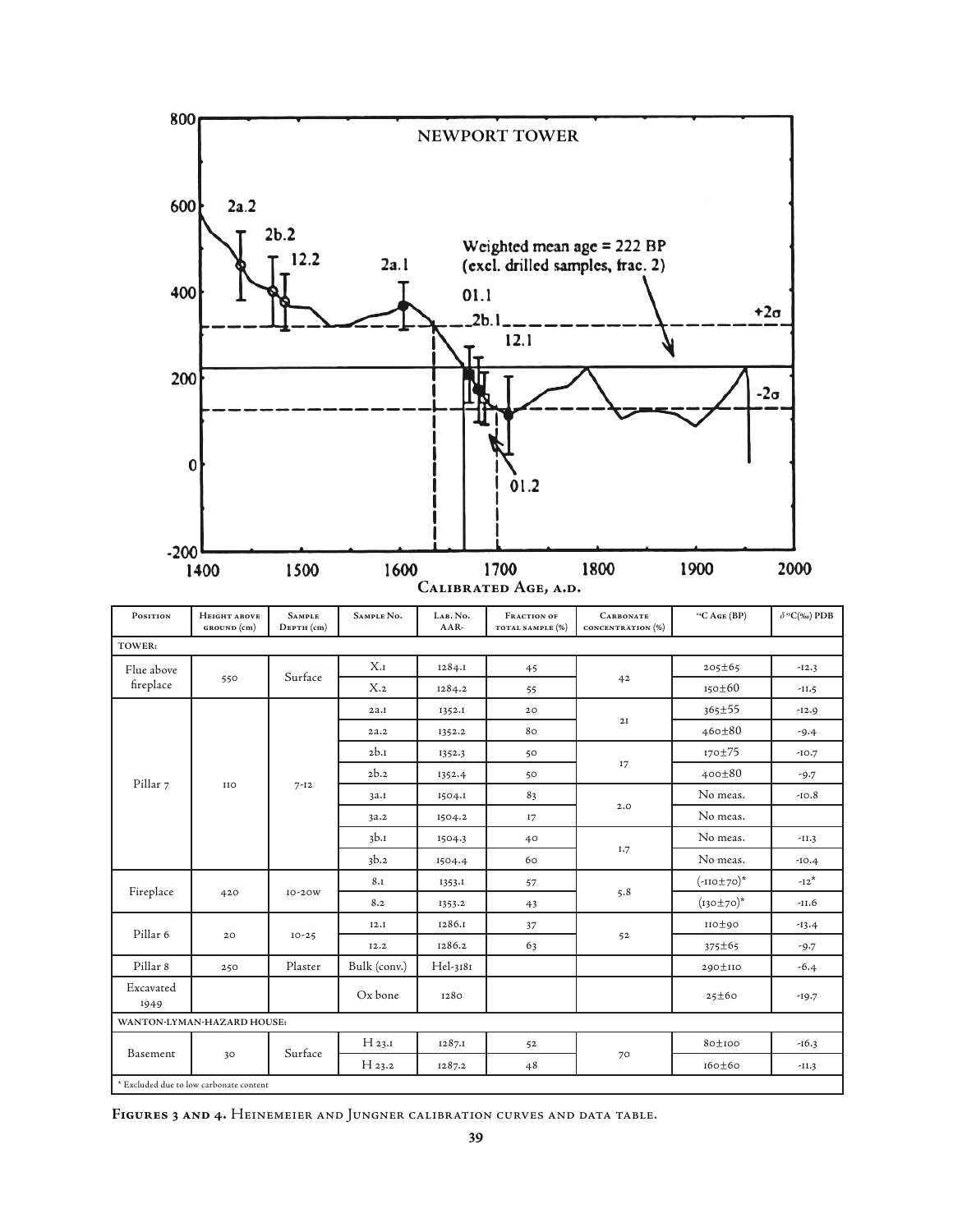sites on the tower that were typically not water-soaked, i.e., above ground and well drained vertical surfaces. Additionally, only samples from several centimeters or more deep were kept. And they assumed the precautions were sufficient. They assumed that the mortar hardened completely within a few years of the tower construction (eliminating error no. 4).

Remember that they crushed the mortar samples (gently) and sieved them, accepting only small sized particles? This was to get rid of any large chunks of seashell that might make the date come out older than actual. They also looked at the sample powder under the microscope and did some impurity "weeding" based on color, attempting to only accept actual hardened mortar. This eliminated the "sand and stuff" contribution and the charcoal contamination (errors no. 1 & 3).

That left poor furnace burnout of the CaCO3 (error no. 2) as the primary source of error. Based on all of the above, the contributing part of the sample would then be composed of a distribution of small grains (all smaller than .0005 inch) of actual mortar from the construction time, and the grains most likely to have incomplete carbon burnout would be at the large end of the distribution. So they argued that the actual date would be closest to the reading obtained from the *smallest* particles - which would be the *first* CO2 fraction collected out of the phosphoric acid. Their final conclusion: *Tower constructed 1651-1679.*

#### **Second, the interpretation of de Bethune**

In a 1998 article appearing in *Journal of the Newport Historical Society* (reference 2), de Bethune made a strong argument (backed up by some painstaking physical chemistry calculations) that the penetration of air CO2 over time into the mortar, even several inches into the mortar was likely, and that the quantitative contribution of that "fresh" 14C renewal by ion exchange (error no. 5) would have to be significant, and in fact the most important. He was willing to assume that for particles as fine as .0005 inch there was little chance of poor furnace work and that Heinemeier and Jungner's sample preparation lowered the remaining errors to relative negligibility. The particles in the sample that would be least apt to be affected by carbon exchange error would be the *largest* particles—which would be represented in the *second* CO2 fraction collected. Basically, he said that atmospheric CO2 would penetrate the larger diameter particles less completely, and so their dates would be closer to actual (but still not correct). His final conclusion: *Tower already standing 1440-1480.*

#### **Third, the interpretation of Alan Watchman**

In 1996 Alan Watchman of Data-Roche Watchman, Inc. in Quebec, Canada made a detailed commentary on the Heinemeier and Jungner article in a private letter to James Whittall.

Like de Bethune, Watchman considered the primary potential dating error to be penetration and exchange of air CO2 over the years since the tower construction. But he tossed in another interesting observation to support this: the published AMS data contained the measurements on all three carbon isotopes, and the 13C data was inconsistent with the value typical of CaCO3 of marine origin (i.e. of shell origin). Apparently, the biochemical process for making shell shifts the  $n^{13}C/n^{TOTAL}C$  ratio in an identifiable fashion. That would eliminate poorly burnedout shell, or shells in the "sand and stuff" as error sources. (Note: Whether or not it eliminates poorly burned-out limestone is an open question). Watchman's conclusion: *Tower built around 1400.*

## **Conclusions And Indications for Future Work**

That's how 25 little clumps of old mortar dust gave rise to the whole Newport Tower radiocarbon date controversy. Despite the degree to which the data delivered to us by Heinemeier and Jungner has been hashed over, there are two points regarding future radiocarbon dating work on the Newport Tower.

The first point arises from further reading on the subject of radiocarbon mortar dating. Other researchers working on this technique for dating stone structures in South America (for example see reference 4) report success at dating pre-Columbian mortared walls. There were no serious inconsistencies between the carbon dates and other corroborating evidence. What made their work different? Quantity. They had the luxury of taking kilogram samples from a large number of different locations. The abundance of samples permitted them to be much more selective during the "microscope screening" step. Were this approach applied to the Newport Tower it would require a deconstruction of perhaps a 2 ft. x 2 ft. section of the wall and removal of all mortar. It is unlikely that this would be undertaken until such time as restoration work is indicated.

The second point, made by Watchman in his letter, is that by using new samples of similar size to those taken by